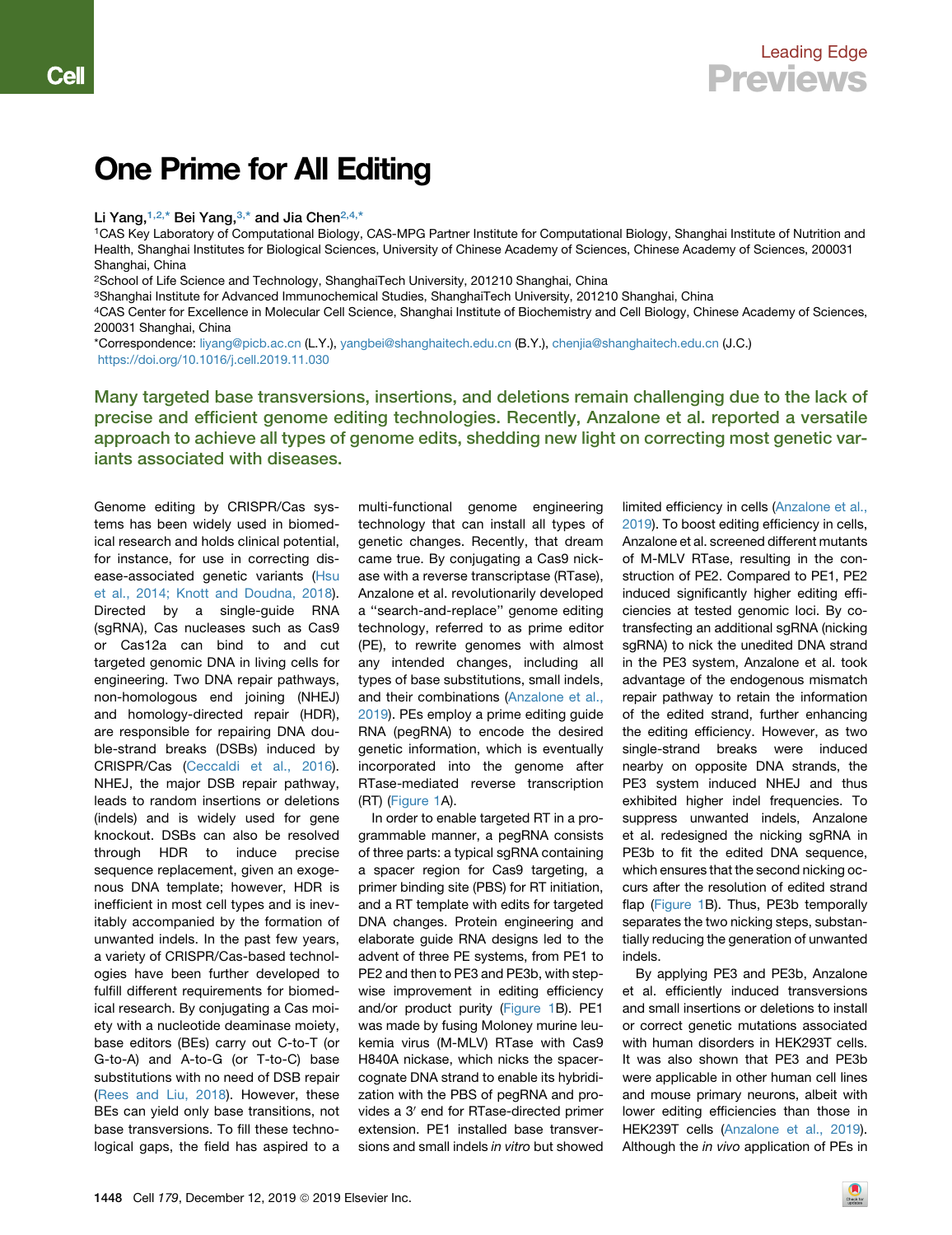<span id="page-1-0"></span>

## Figure 1. Development and Application of the PE System

(A) Schematic of the PE system. By using the genetic information encoded in a pegRNA, the PE system conjugates a Cas9 nickase with a RTase to achieve targeted edits via RTase-mediated primer extension from the 3' end of the nick generated by Cas9 nickase.

(B) Development of different PEs with stepwise improvement of editing efficiency and/or product purity. After the RTase-mediated primer extension, PE1 and PE2 generate an edit-containing 3' flap, which can be transformed to a 5' flap through flap equilibration (top panel). The excision of 5' flap and subsequent DNA ligation and replication will eventually fix the edits in target DNA (bottom panel) despite relatively low efficiency. To enhance editing efficiency, the PE3 system is developed by adding into the PE2 system an additional nicking sgRNA to generate a second nick in the unedited DNA strand (middle panels), thus triggering mismatch repair to install the edits more efficiently (bottom panel). To suppress unwanted indels triggered by simultaneous nicking on both DNA strands in PE3 (middle left panel), the additional nicking sgRNA is designed to fit only the edited sequences in PE3b (middle right panel), which separates two nicking steps temporally and therefore improves the editing product purity.

(C) Types of genomic changes that can be induced by prime editors: all 12 possible base changes or small indels or some combination of all of these.

animals and plants awaits to be tested, the advent of PE may lead genome editing to new heights.

The PE system features versatility and accuracy across a broader editing region than previous approaches. Compared to currently available BEs, which only induce four types of targeted base transitions ([Gehrke et al., 2018; Koblan et al.,](#page-2-4) [2018; Wang et al., 2018](#page-2-4)), PEs are able to fulfill all 12 types of base changes ([Figure 1C](#page-1-0)) with complementary strengths and weakness. BEs offer higher efficiencies within their welldefined editing windows than PEs; however, PEs can induce both base transitions and transversions in more extended regions [\(Anzalone et al., 2019](#page-2-3)). Importantly, when multiple editable bases (bystanders) are within a defined editing window, PEs induced much more accurate on-target editing at the single base than BEs, as the latter suffer from bystander edits. Moreover, PEs outcompete BEs when multiple types of base changes are required simultaneously or desired base changes are out of BEs' editing windows. Finally, although HDR has long been credited with achieving any type of intended edits, HDR depends on DSBs, which inevitably trigger NHEJ to generate high levels of unwanted indels. Thus, PEs yield much higher product purity (i.e., the ratio of intended edits

to random indels) than HDR [\(Anzalone](#page-2-3) [et al., 2019\)](#page-2-3).

The PE system is still in its infancy with plenty of room to improve. For instance, PEs may suffer similar concerns to other editors that are derived from CRISPR/ Cas9, including off-target (OT) effects, due to the non-specific binding of sgRNA-Cas9 complex to genome. However, as PE3 and PE3b use two guide RNAs (a pegRNA and a sgRNA) to achieve efficient editing, guide-RNA-dependent OT effects are less likely to happen due to the low likelihood that both guide RNAs bind to the same OT site [\(Anzalone](#page-2-3) [et al., 2019](#page-2-3)). Meanwhile, as the excess activity of fused nucleotide deaminase in